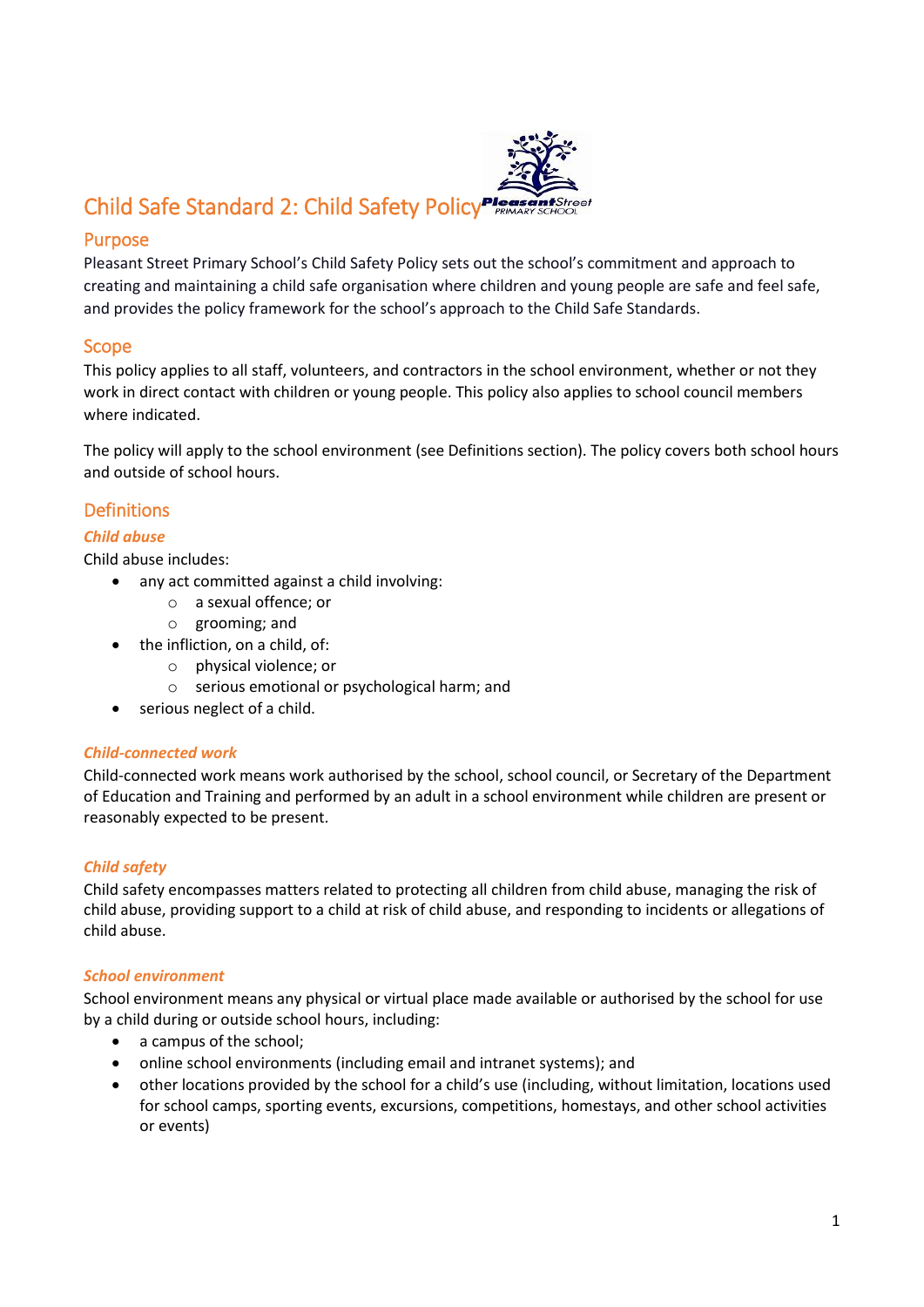### *School staff*

School staff means an individual working in a school environment who is:

- employed by the Department of Education and Training;
- directly engaged or employed by a school council; or
- a volunteer or a contracted service provider

### STATEMENT OF COMMITMENT TO CHILD SAFETY AND CHILD SAFETY PRINCIPLES

Pleasant Street Primary School is committed to the safety and wellbeing of all children and young people. This will be the primary focus of our care and decision-making.

"The school's approach to creating and maintaining a child safe school environment is guided by our school philosophy and values. At Pleasant Street Primary School our vision is that ' we aim to provide a nurturing and challenging environment that promotes an enthusiasm for learning and prepares individuals to become effective and valued members of society.

At Pleasant Street Primary School our values guide the decisions and behaviours of all members of our school community, including in relation to child safety. Our school values are respect, honesty, excellence, resilience and creativity.

Pleasant Street Primary School has zero tolerance for child abuse.

We are committed to providing a child safe environment where children and young people are safe and feel safe, and their voices are heard about decisions that affect their lives. Our child safe policies, procedures, strategies and practices will be inclusive of the needs of all children, particularly Aboriginal and Torres Strait Islander children, children from culturally and linguistically diverse backgrounds, children with disabilities, and children who are vulnerable.This includes all international students enrolled through the international division of DET.

Every person involved in Pleasant Street Primary School has a responsibility to understand the important and specific role they play individually and collectively to ensure that the wellbeing and safety of all children and young people is at the forefront of all they do and every decision they make.

### Child safety principles

In its planning, decision-making and operations, Pleasant Street Primary School will:

- 1. Take a preventative, proactive and participatory approach to child safety;
- 2. Value and empower children to participate in decisions which affect their lives;
- 3. Foster a culture of openness that supports all persons to safely disclose risks of harm to children;
- 4. Respect diversity in cultures and child rearing practices while keeping child safety paramount;
- 5. Provide written guidance on appropriate conduct and behaviour towards children;
- 6. Engage only the most suitable people to work with children and have high quality staff and volunteer supervision and professional development;
- 7. Ensure children know who to talk with if they are worried or are feeling unsafe, and that they are comfortable and encouraged to raise such concerns;
- 8. Report suspected abuse, neglect or mistreatment promptly to the appropriate authorities;
- 9. Share information appropriately and lawfully with other organisations where the safety and wellbeing of children is at risk; and
- 10. Value the input of and communicate regularly with families and carers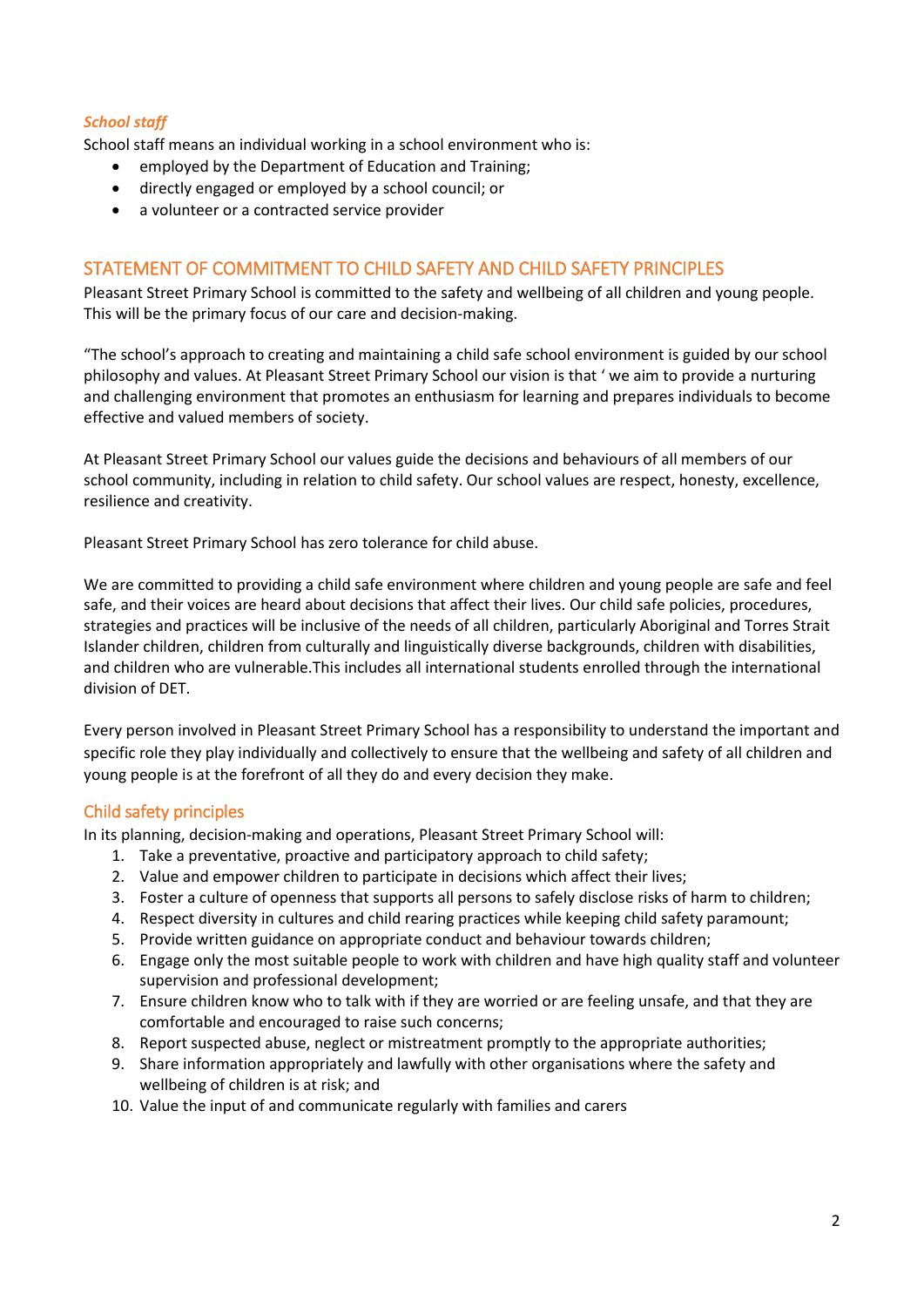# **POLICY**

# Strategies to embed a child safe culture

Pleasant Street Primary School's culture encourages staff, students, parents and the school community to raise, discuss and scrutinise child safety concerns. This makes it more difficult for abuse to occur and remain hidden.

All child safety documents, including this policy, the Child Safety Code of Conduct the school's Child Safety Responding and Reporting Obligations (including Mandatory Reporting) Policy and Procedures], *[Identifying](https://www.education.vic.gov.au/Documents/about/programs/health/protect/ChildSafeStandard5_SchoolsGuide.pdf)  [and Responding to All Forms of Abuse in Victorian Schools](https://www.education.vic.gov.au/Documents/about/programs/health/protect/ChildSafeStandard5_SchoolsGuide.pdf)* and th[e Four Critical Actions for Schools](https://www.education.vic.gov.au/Documents/about/programs/health/protect/FourCriticalActions_ChildAbuse.pdf) are readily available online and in hard copy for all staff and students to read at any time.

Child safety is everyone's responsibility. **All school staff** are required to:

- Act in accordance with the school's Child Safety Code of Conduct, which clearly sets out the difference between appropriate and inappropriate behaviour
- Act in accordance with the Child Safety Responding and Reporting Obligations (including Mandatory Reporting) Policy and Procedures at all times, including following th[e Four Critical Actions for Schools](https://www.education.vic.gov.au/Documents/about/programs/health/protect/FourCriticalActions_ChildAbuse.pdf) where necessary
- Undertake annual guidance and training on child safety
- Act in accordance with their legal obligations, including:
	- o Failure to disclose offence (applies to all adults)
	- o Duty of care (applies to all school staff)
	- o Mandatory reporting obligations (applies to all mandatory reporters, including teachers, principals, registered psychologists, and registered doctors and nurses)
	- o Failure to protect offence (applies to a person in a position of authority within the school)
	- o Reportable conduct obligations (applies to all school staff in reporting conduct to the principal, and applies to the principal in reporting to Employee Conduct Branch)
	- o Organisational duty of care (applies to the school as an organisation)
	- o For more information on these obligations, see [Identifying and Responding to All Forms of](https://www.education.vic.gov.au/Documents/about/programs/health/protect/ChildSafeStandard5_SchoolsGuide.pdf)  [Abuse in Victorian Schools.](https://www.education.vic.gov.au/Documents/about/programs/health/protect/ChildSafeStandard5_SchoolsGuide.pdf)

As part of Pleasant Street Primary School's child safe culture, **school leadership** (including the principal and assistant principal[s]) will:

- Consider the diversity of all children, including (but not limited to) the needs of Aboriginal and Torres Strait Islander children, children from culturally and linguistically diverse backgrounds, children with disabilities, and children who are vulnerable, when implementing the Child Safe Standards
- Ensure that child safety is a regular agenda item at school leadership meetings and staff meetings
- Encourage and enable staff professional learning and training to build deeper understandings of child safety and prevention of abuse
- Ensure that no one is prohibited or discouraged from reporting an allegation of child abuse to a person external to the school or from making records of any allegation.

As part of Pleasant Street Primary School's child safe culture, **school mandatory reporting staff** are required to:

 Complete the Protecting Children – [Mandatory reporting and other obligations](http://elearn.com.au/det/protectingchildren/) online module every year [Note that it is a DET requirement that mandatory reporters complete this training annually. It also helps with demonstrating compliance with the Child Safe Standards]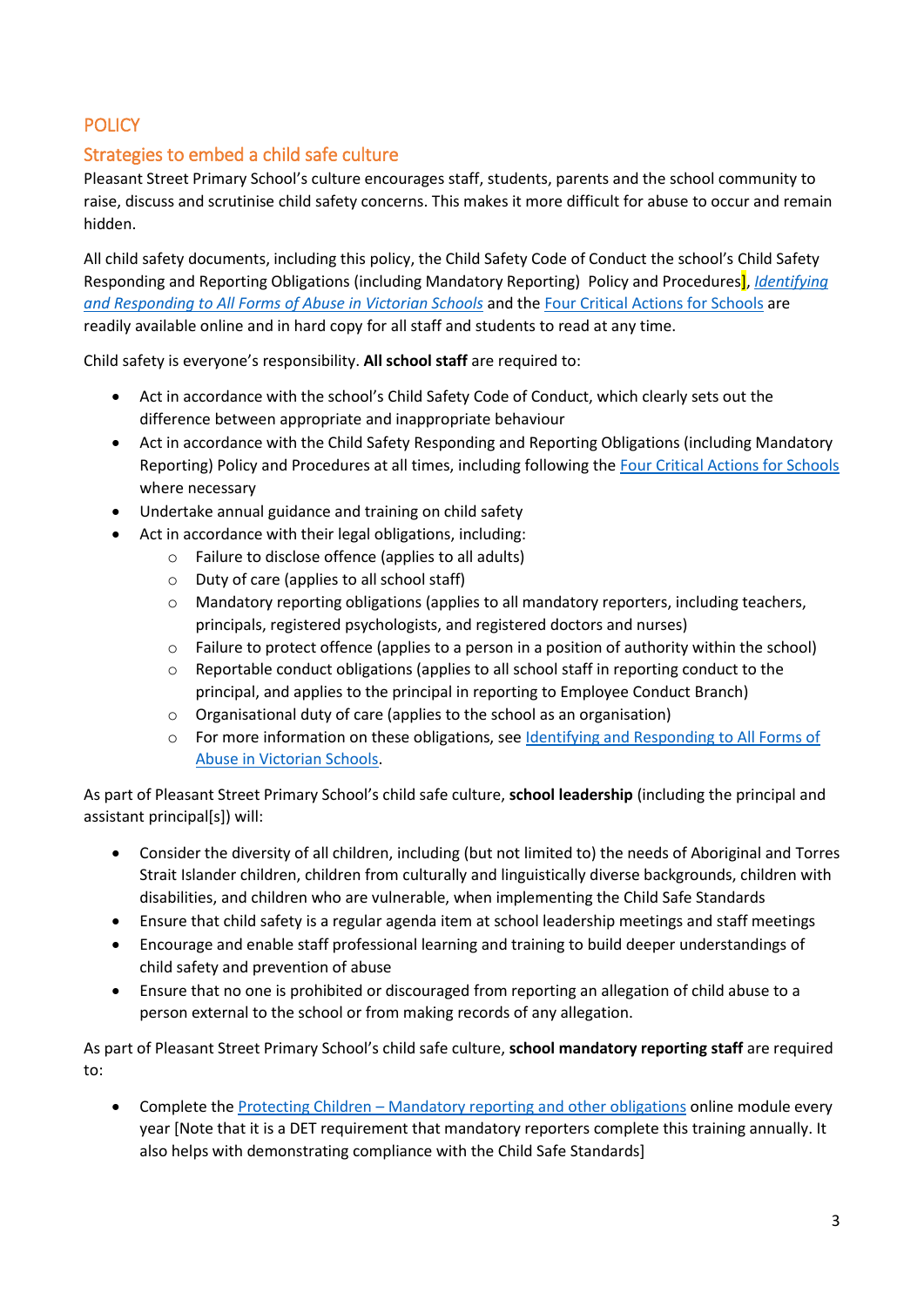- Read the school's Child Safety Code of Conduct on induction, and maintain familiarity with that document
- Read the school's Child Safety Responding and Reporting Obligations (including Mandatory Reporting) Policy and Procedures on induction, and maintain familiarity with that document
- Read the school's Child Safety Policy (this document) on induction, and maintain familiarity with that document.

As part of Pleasant Street Primary School's child safe culture, in performing the functions and powers given to them under the *Education and Training Reform Act 2006*, **school councils and school council members** will:

- Ensure that child safety is a regular agenda item at school council meetings
- Consider the diversity of all children, including (but not limited to) the needs of Aboriginal and Torres Strait Islander children, children from culturally and linguistically diverse backgrounds, children with disabilities, and children who are vulnerable, when making decisions regarding the Child Safe Standards
- Undertake annual guidance and training on child safety, such as the Child Safe Standards School [Council Training](https://www.education.vic.gov.au/Documents/about/programs/health/protect/school-council-training.pptx) PowerPoint.
- Approve the Child Safety Code of Conduct to the extent that it applies to school council employees and members, and if updated, note the new document in its school council meeting minutes
- When hiring employees, ensure that selection, supervision and management practices are child safe

School leadership will maintain records of the above processes.

# Roles and responsibilities

School leaders will ensure that each person understands their role, responsibilities and behaviour expected in protecting children and young people from abuse and neglect. Staff will comply with the school's Child Safety Code of Conduct, which sets out clearly the difference between appropriate and inappropriate behaviour.

Specific child safety responsibilities:

- The Principal is responsible for reviewing and updating the Child Safety Policy every 3 years.
- The Principal is responsible for monitoring the school's compliance with the Child Safety Policy. The school community should approach the Principal if they have any concerns about the school's compliance with the Child Safety Policy.
- The Principal is responsible for informing the school community about this policy, and making it publicly available.
- Other specific roles and responsibilities are named in Pleasant Street Primary School's other child safety policies and procedures, including the Child Safety Code of Conduct, Child Safety Responding and Reporting Obligations (including Mandatory Reporting) Policy and Procedures, and risk assessment register.

## Recruitment

Pleasant Street Primary School follows the Department's Recruitment in Schools guide to ensure child safe recruitment practices, available on the [Department'](https://www.education.vic.gov.au/hrweb/careers/Pages/recruitinsch.aspx)s website.

All prospective volunteers are required to comply with our school's Volunteers Policy, including in relation to assessing the suitability of prospective volunteers and obtaining checks required under this policy.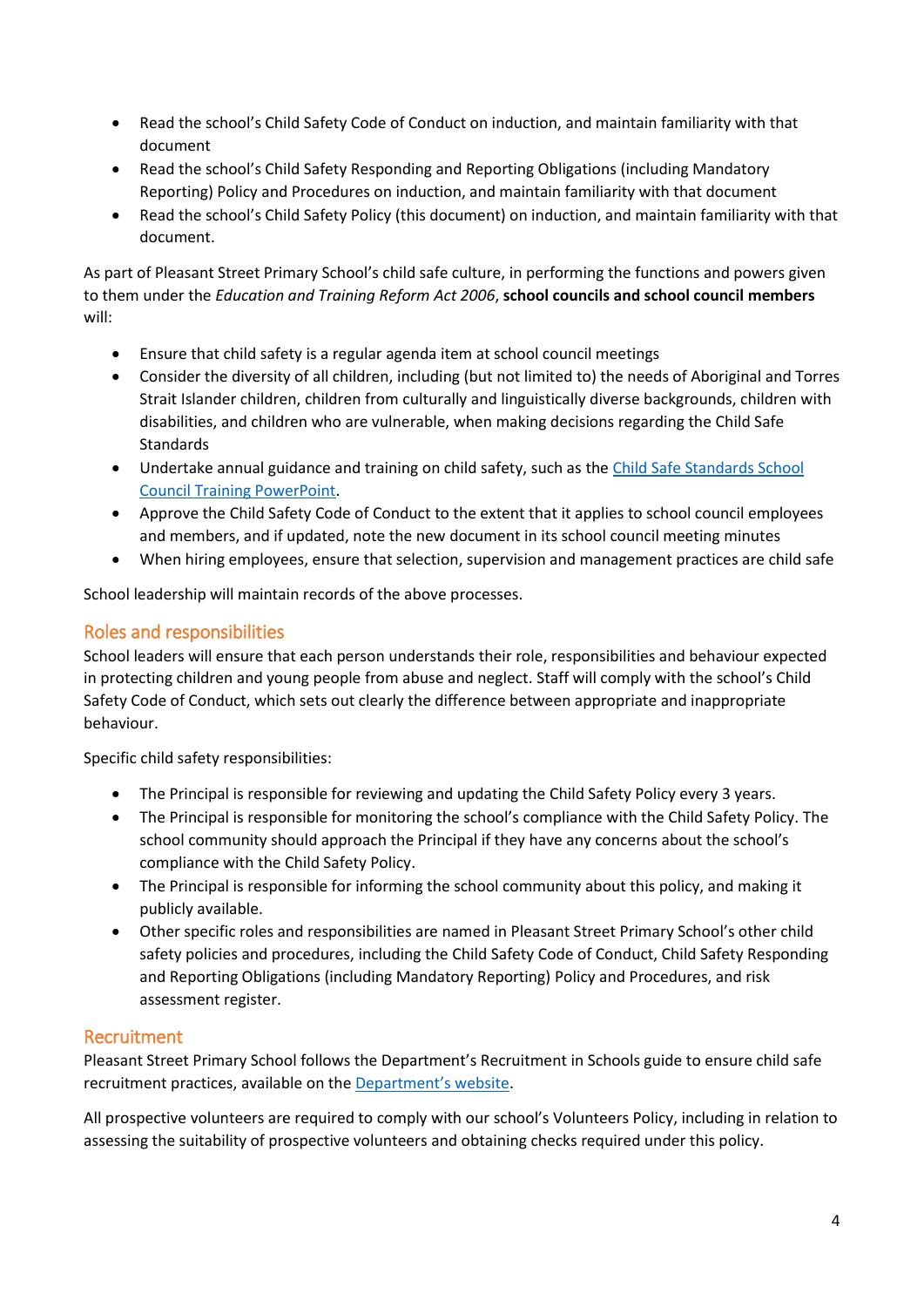## Training and supervision

Training and education is important to ensure that everyone in the school understands that child safety is everyone's responsibility.

Our school culture aims for all staff and volunteers (in addition to parents/carers and children) to feel confident and comfortable in coming forward with any allegations or suspicions of child abuse or child safety concerns. We train our staff and volunteers to identify, assess, and minimise risks of child abuse and to detect potential signs of child abuse. This training occurs annually or more often as required.

We also support our staff and volunteers through ongoing supervision to develop their skills to protect children from abuse, to promote the cultural safety of Aboriginal and Torres Strait Islander children and children from linguistically and/or diverse backgrounds, and the safety of children with a disability and vulnerable children.

New employees and volunteers will be inducted into the school, including by being referred to the Child Safety Policy (this document), the Child Safety Code of Conduct, and the Child Safety Responding and Reporting Obligations (including Mandatory Reporting) Policy and Procedures on the school website .They will also be supervised regularly to ensure they understand our school's commitment to child safety, and that their behaviour towards children is safe and appropriate. All employees of our school will be monitored and assessed via regular performance review to ensure their continuing suitability for child-connected work. Any inappropriate behaviour will be reported by school staff to the Principal or Assistant Principal and will be managed in accordance with Pleasant Street Primary School's Child Safety Responding and Reporting Obligations (including Mandatory Reporting) Policy and Procedures where required.

### Reporting a child safety concern or complaint

The school has clear expectations for all staff and volunteers in making a report about a child or young person who may be in need of protection. All staff (including school council employees) must follow the school's Child Safety Responding and Reporting Obligations (including Mandatory Reporting) Policy and Procedures, including following the [Four Critical Actions for Schools](https://www.education.vic.gov.au/Documents/about/programs/health/protect/FourCriticalActions_ChildAbuse.pdf) if there is an incident, disclosure or suspicion of child abuse. Immediate actions should include reporting their concerns to DHHS Child Protection, Victoria Police and/or another appropriate agency and notifying the principal or a member of the school leadership team of their concerns and the reasons for those concerns.

Pleasant Street Primary School will never prohibit or discourage school staff from reporting an allegation of child abuse. The school will always take action to respond to a complaint in accordance with the school's Child Safety Responding and Reporting Obligations (including Mandatory Reporting) Policy and Procedures. In accordance with Action 4 of the Four Critical Actions for Schools, Pleasant Street Primary School will provide ongoing support for students affected by child abuse.

## Risk reduction and management

Pleasant Street Primary School believes the wellbeing of children and young people is paramount, and is vigilant in ensuring proper risk management processes, found in the school's risk assessment registerThe school recognises there are potential risks to children and young people and will take a risk management approach by undertaking preventative measures.

We will identify and mitigate the risks of child abuse in school environments by taking into account the nature of each school environment, the activities expected to be conducted in that environment and the characteristics and needs of all children expected to be present in that environment.

Pleasant Street Primary School monitors and evaluates the effectiveness of the actions it takes to reduce or remove risks to child safety, more information can be found in the school's risk assessment register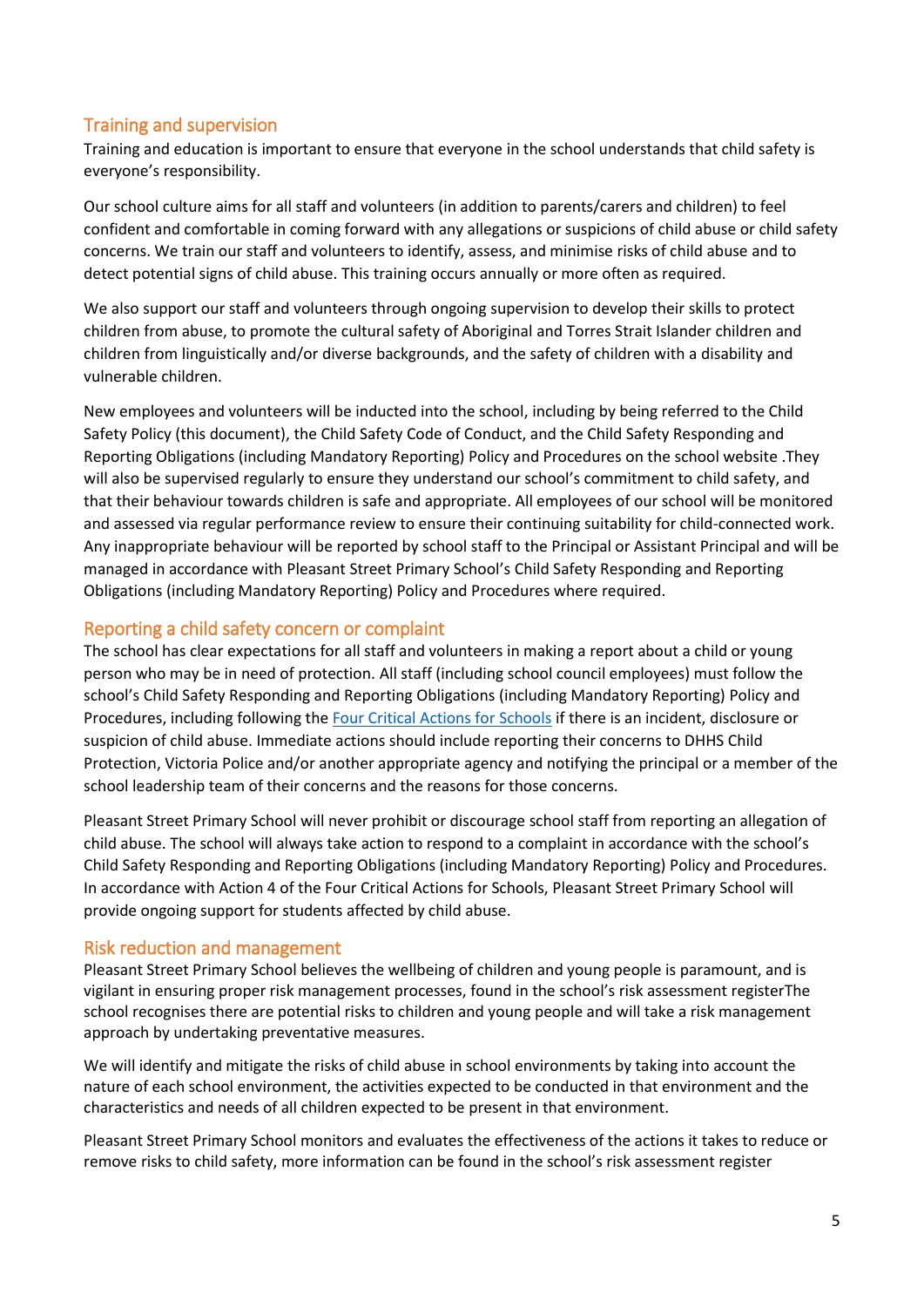## Listening to, communicating with and empowering children

Pleasant Street Primary School has developed a safe, inclusive and supportive environment that involves and communicates with children, young people and their parents/carers. We encourage child and parent/carer involvement and engagement that informs safe school operations and builds the capability of children and parents/carers to understand their rights and their responsibilities. Our school is committed to supporting and encouraging students to use their voice to raise and share their concerns with a trusted adult at any time of need.

When the school is gathering information in relation to a complaint about alleged misconduct with or abuse of a child, the school will listen to the complainant's account and take them seriously, check understanding and keep the child (and/or their parents/carers, as appropriate) informed about progress.

The school will promote the Child Safe Standards in ways that are readily accessible, easy to understand, and user-friendly to children, including:

- All of our child safety policies and procedures will be available for the students and parents at Pleasant Street Primary School to read at [insert place, e.g. school reception, and/or link]
- PROTECT Child Safety posters will be displayed across the school
- School newsletters will inform students and the school community about the school's commitment to child safety, and strategies or initiatives that the school is taking to ensure student safety

The school will use its health and wellbeing programs to deliver appropriate education to its students about:

- standards of behaviour for students attending the school;
- healthy and respectful relationships (including sexuality);
- resilience; and
- child abuse awareness and prevention.

### **Communications**

This school is committed to communicating our child safety strategies to the school community through:

- Ensuring that the Child Safety Policy (this document), Code of Conduct, and the Child Safety Responding and Reporting Obligations (including Mandatory Reporting) Policy and Procedure are available on the school website
- Once per term reminders in the school newsletter of our school's commitment to child safety
- Ensuring that child safety is a regular agenda item at school leadership meetings and staff meetings for discussion

### Confidentiality and privacy

This school collects, uses and discloses information about particular children and their families in accordance with Victorian privacy law. The principles regulating the collection, use and storage of information is included in the Department of Education and Training's Schools' [Privacy Policy.](https://www.education.vic.gov.au/Pages/schoolsprivacypolicy.aspx)

## Related policies and documents

Related policies and documents include:

- Code of Conduct
- Child Safety Responding and Reporting Obligations (including Mandatory Reporting) Policy and Procedures
- Risk assessment register
- [Identifying and Responding to All Forms of Abuse in Victorian Schools](https://www.education.vic.gov.au/Documents/about/programs/health/protect/ChildSafeStandard5_SchoolsGuide.pdf)